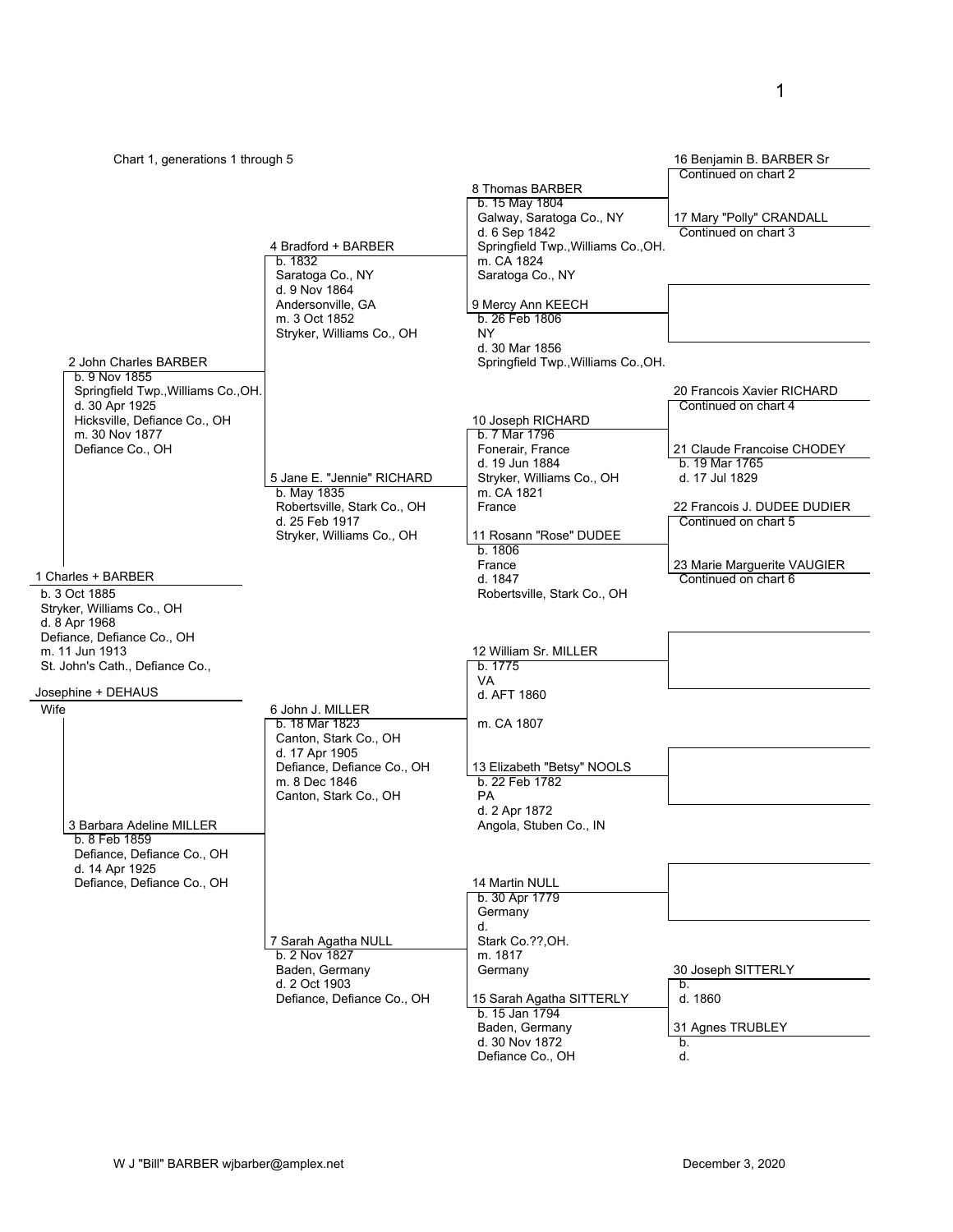|                                                                                |                                                                                              |                                                                                              | 16 James A. BARBER                                                |
|--------------------------------------------------------------------------------|----------------------------------------------------------------------------------------------|----------------------------------------------------------------------------------------------|-------------------------------------------------------------------|
| Chart 2, generations 5 through 9                                               |                                                                                              |                                                                                              | Continued on chart 7                                              |
| Person 1 same as 16 on chart 1                                                 |                                                                                              | 8 Moses BARBER<br>b. BEF 1652<br>Newport, Newport Co., RI                                    |                                                                   |
|                                                                                | 4 Thomas BARBER<br>b. 19 Oct 1699<br>N. Kingstown, Washington Co., RI                        | d. CA 1732<br>South Kingstown, Washington<br>m. 24 Mar 1691<br>Newport, Newport Co., RI      | 18 Francis John WEST                                              |
| 2 Thomas BARBER                                                                | d. CA 1762<br>Newport, Newport Co., RI<br>m. 18 Apr 1723<br>S. Kingstown, Washington Co., RI | 9 Susannah WEST<br>b. CA 1674<br>North Kingstown, Wshington<br>d. CA 1757<br>Charlestown, RI | Continued on chart 8<br>19 Susannah SOULE<br>Continued on chart 9 |
| b. 5 Jun 1731<br>S. Kingstown, Washington Co., RI<br>d. 19 Apr 1796            |                                                                                              |                                                                                              |                                                                   |
| Washington Co., RI<br>m. 22 Oct 1754<br>Newport Co., RI                        |                                                                                              | 10 William Francis TANNER<br>b. 1660<br>England<br>d. CA 1735                                |                                                                   |
|                                                                                | 5 Avis TANNER<br>b. CA 1703<br>RI.<br>d. 17 Feb 1777                                         | RI<br>m. CA 1691<br>RI                                                                       | 22 Job BABCOCK<br>b.1646                                          |
| 1 Benjamin B. BARBER Sr                                                        | Exeter, Washington Co., RI                                                                   | 11 Mary BABCOCK<br>b. 1679<br>Washington Co., RI<br>d.                                       | d. 1718<br>23 Jane CRANDALL<br>Continued on chart 10              |
| b. Oct 1765<br>Hopkinton, Washington Co., RI<br>d. 17 Jan 1854                 |                                                                                              | South Kingston, RI                                                                           | 24 Jacob BARNEY                                                   |
| Galway, Saratoga Co., NY<br>m. CA 1795<br>Fulton Co., NY                       |                                                                                              | 12 Israel BARNEY<br>b. 17 Jun 1675<br>Salem, Essex Co., MA                                   | b. 1630<br>d. 1693<br>25 Anna WITT                                |
| Mary "Polly" CRANDALL                                                          |                                                                                              | d. 18 Nov 1696                                                                               | b. 1637                                                           |
| Wife                                                                           | 6 Israel BARNEY<br>b. 1701<br>Rehoboth, Bristol Co., MA                                      | Salem, Essex Co., MA<br>m.                                                                   | d. 1701<br>26 Josiah BRACKETT                                     |
|                                                                                | d. 1760<br>Newport, Newport Co., RI                                                          | 13 E. BRACKETT<br>b. 1 Nov 1674                                                              | b. 1652<br>d. 1701                                                |
| 3 Mary BARNEY                                                                  | m.<br>New England                                                                            | Middlesex Co., MA<br>d. 9 Apr 1743<br>Briston Co., MA                                        | 27 Elizabeth WALDO<br>b. 1652<br>d. 1742                          |
| D. UA 1735<br>Newport, Newport Co., RI<br>d. 16 Apr 1819<br>Washington Co., RI |                                                                                              | 14 Thomas DRING                                                                              |                                                                   |
|                                                                                |                                                                                              | b.1666<br>RI<br>d. 1719                                                                      |                                                                   |
|                                                                                | 7 Mary DRING<br>b. 23 Jul 1701<br>Newport Co., RI<br>d. 1744                                 | m.                                                                                           | 30 Samuel BUTLER<br>b.                                            |
|                                                                                | RI                                                                                           | 15 Mary BUTLER<br>b. 1670<br>New Haven Co., CT                                               | d. 1692<br>31 Mary OLMSTEAD                                       |
|                                                                                |                                                                                              | d. 1744<br>New Haven Co., CT                                                                 | b. 1639<br>d. 1692                                                |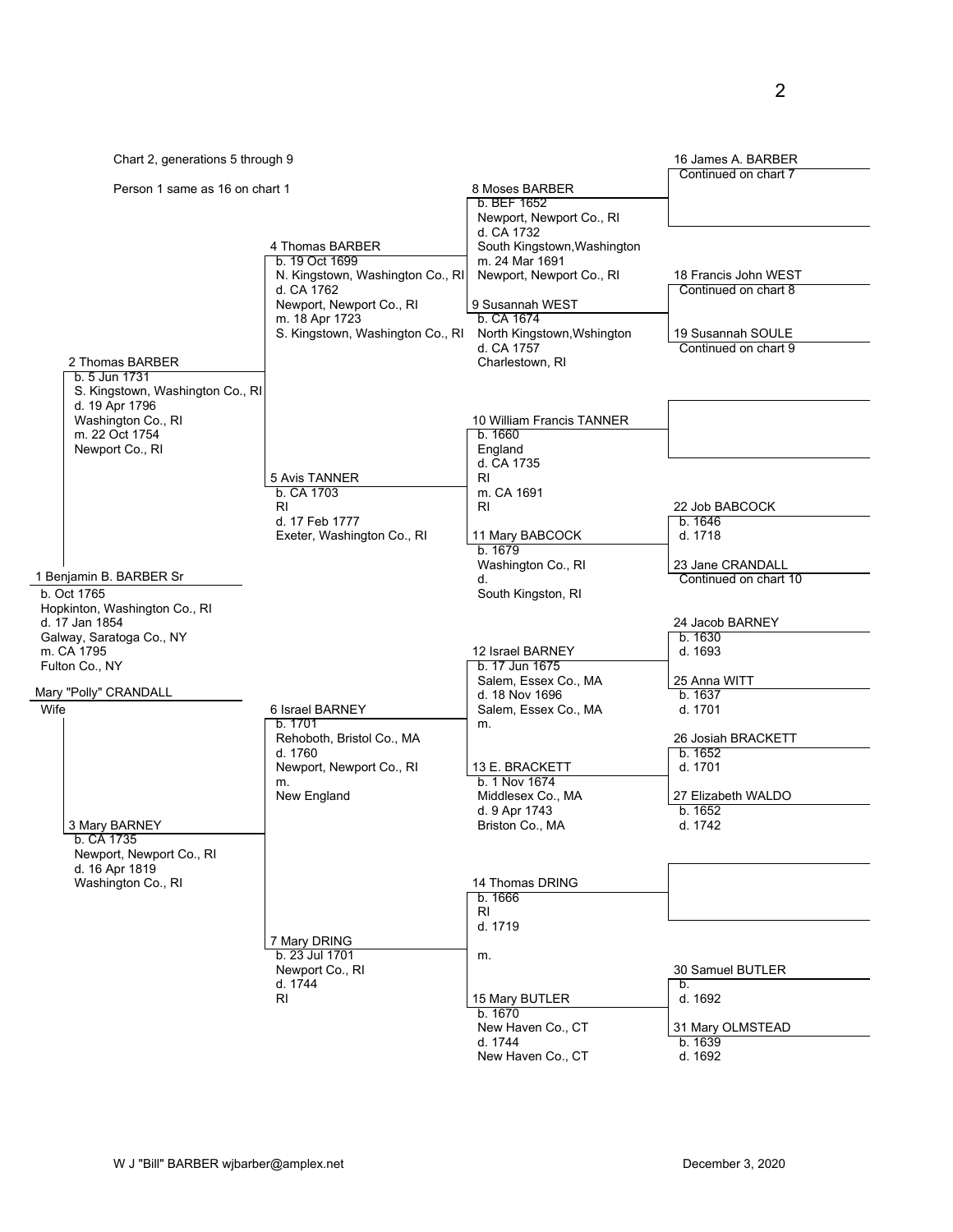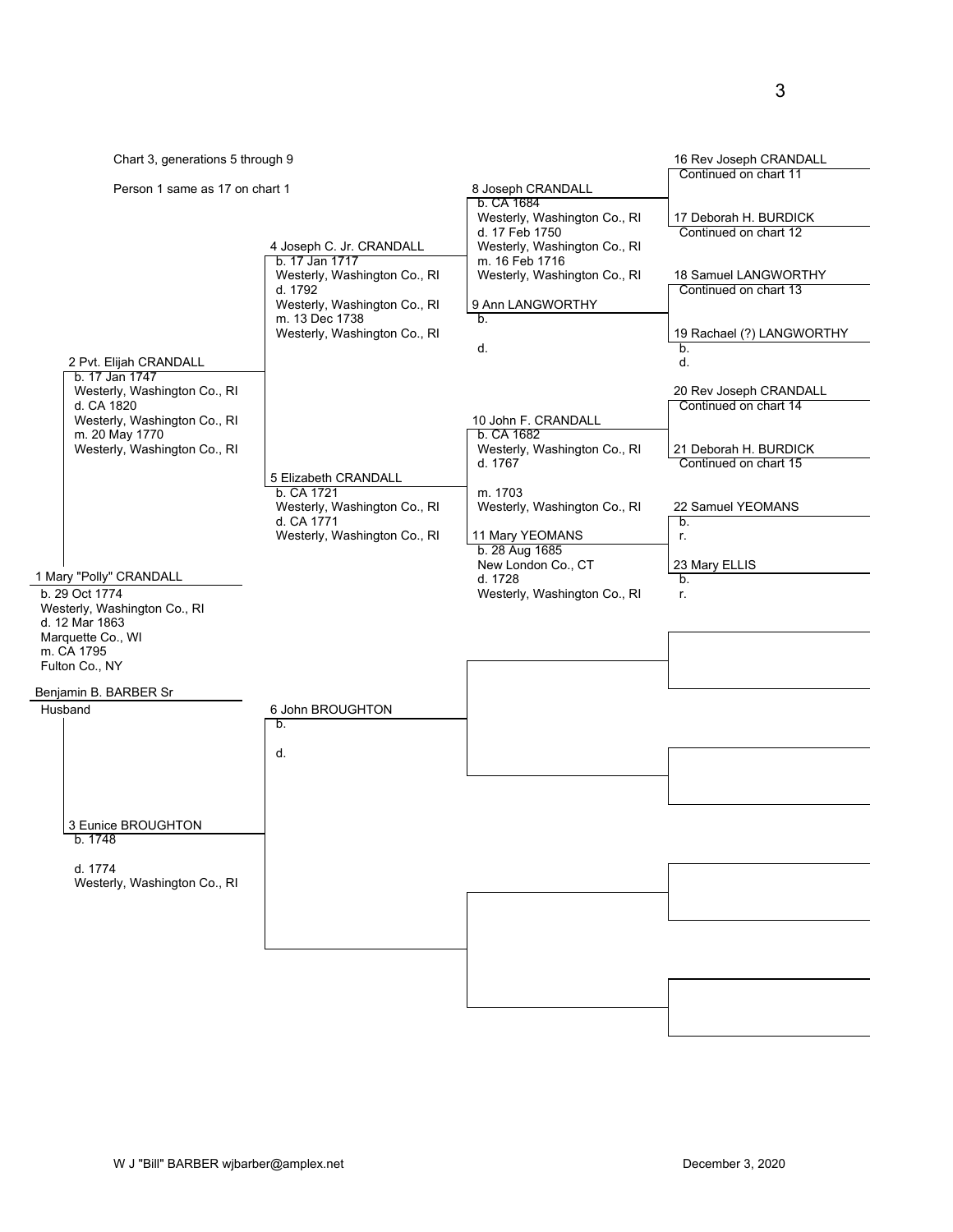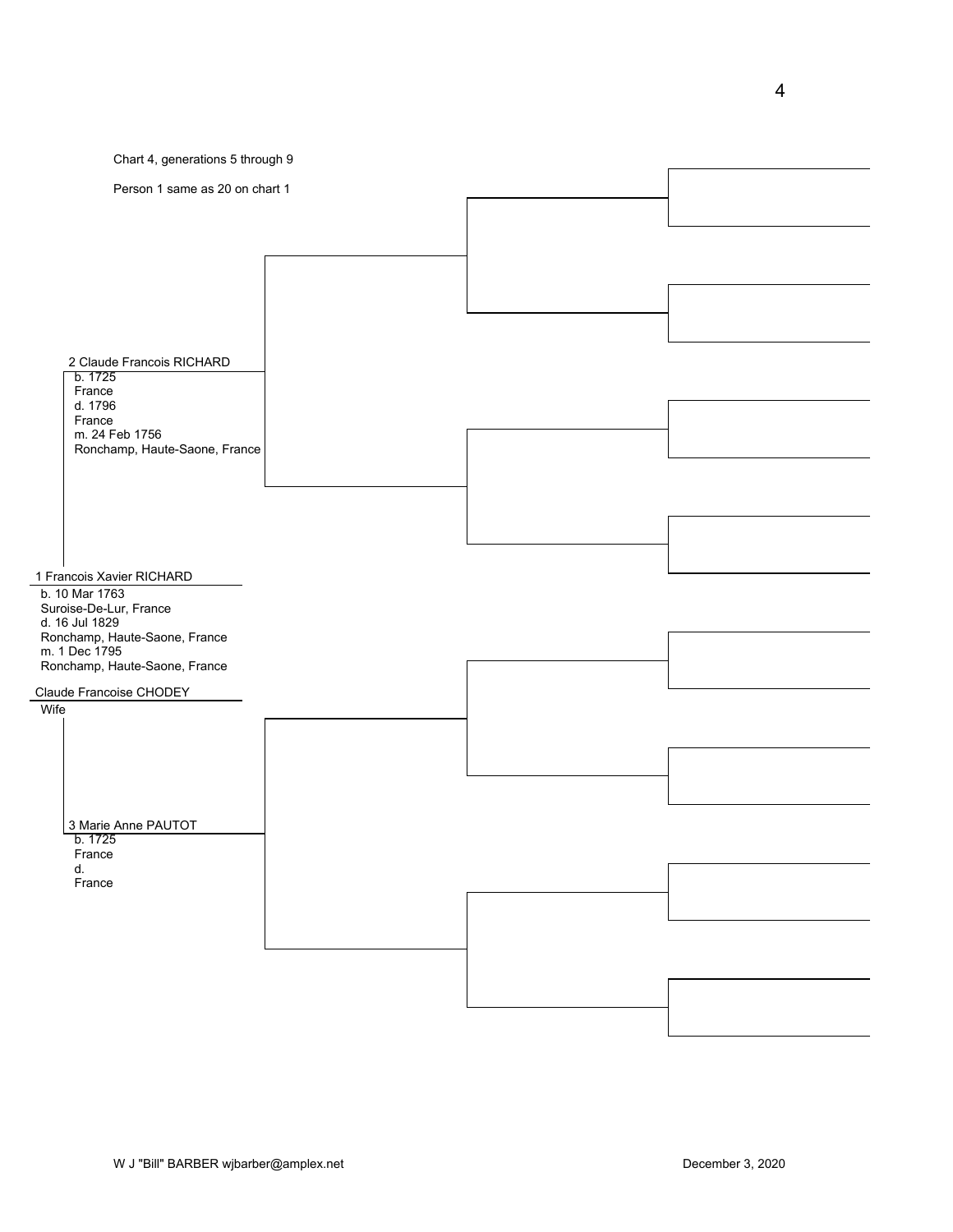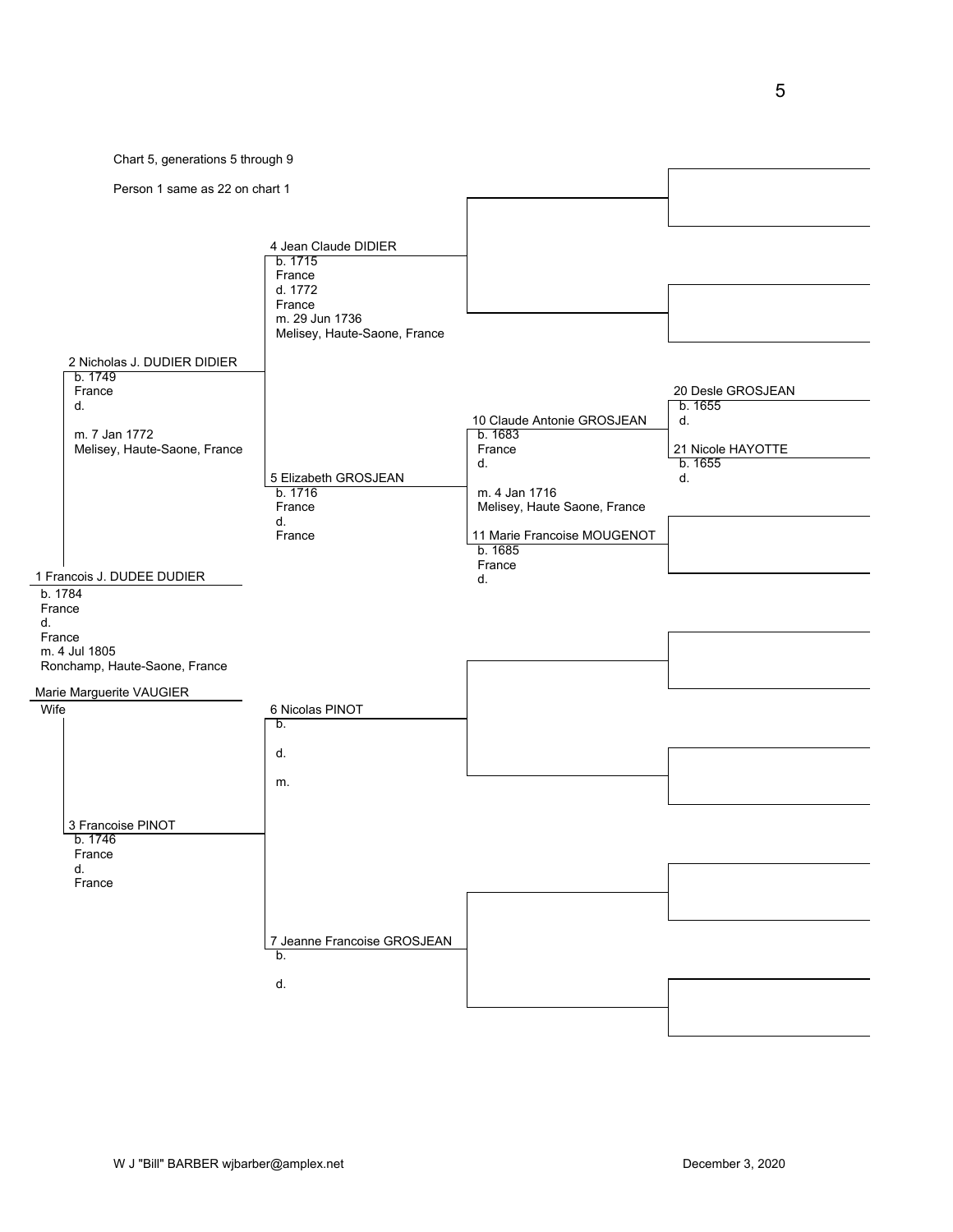Chart 6, generations 5 through 9

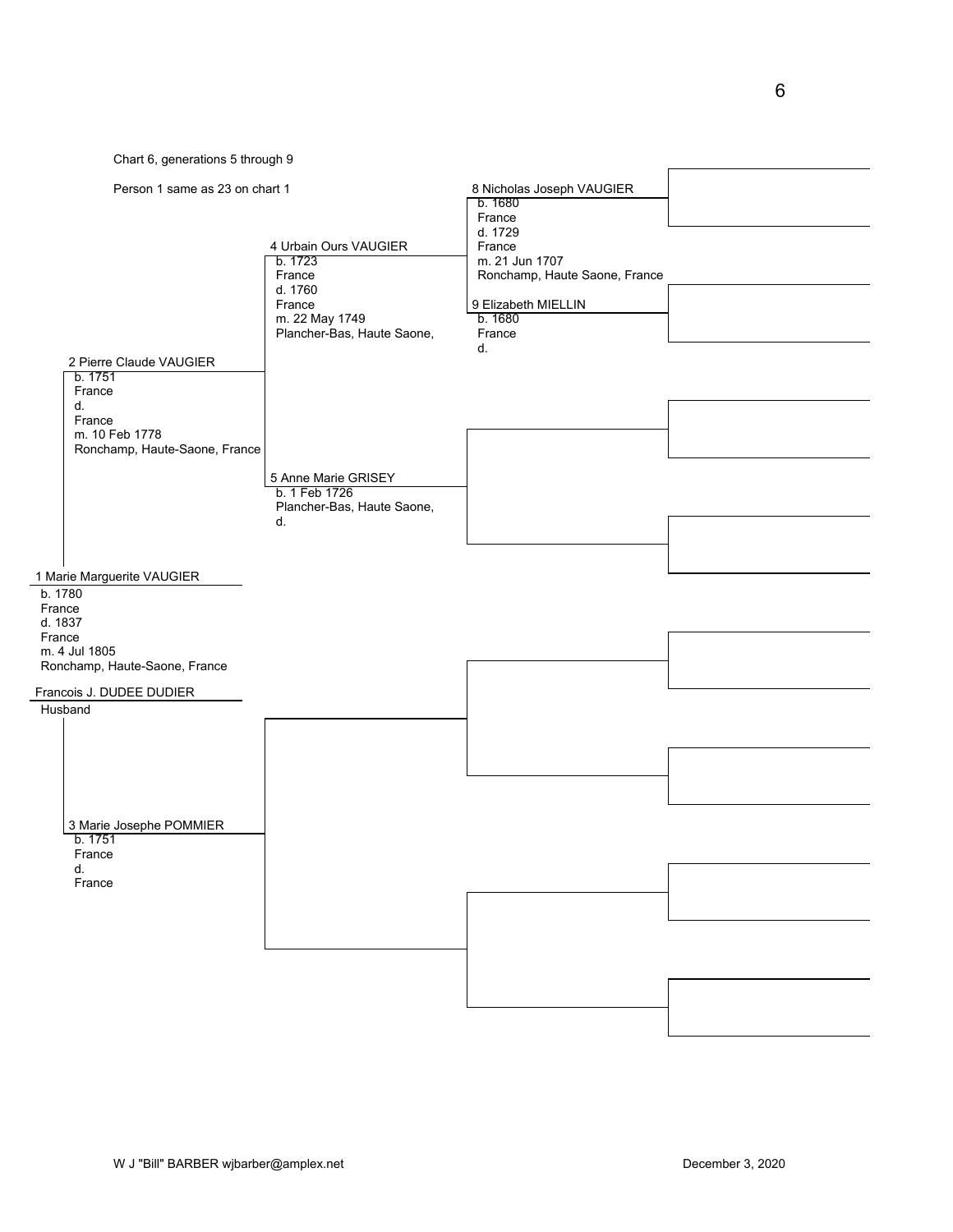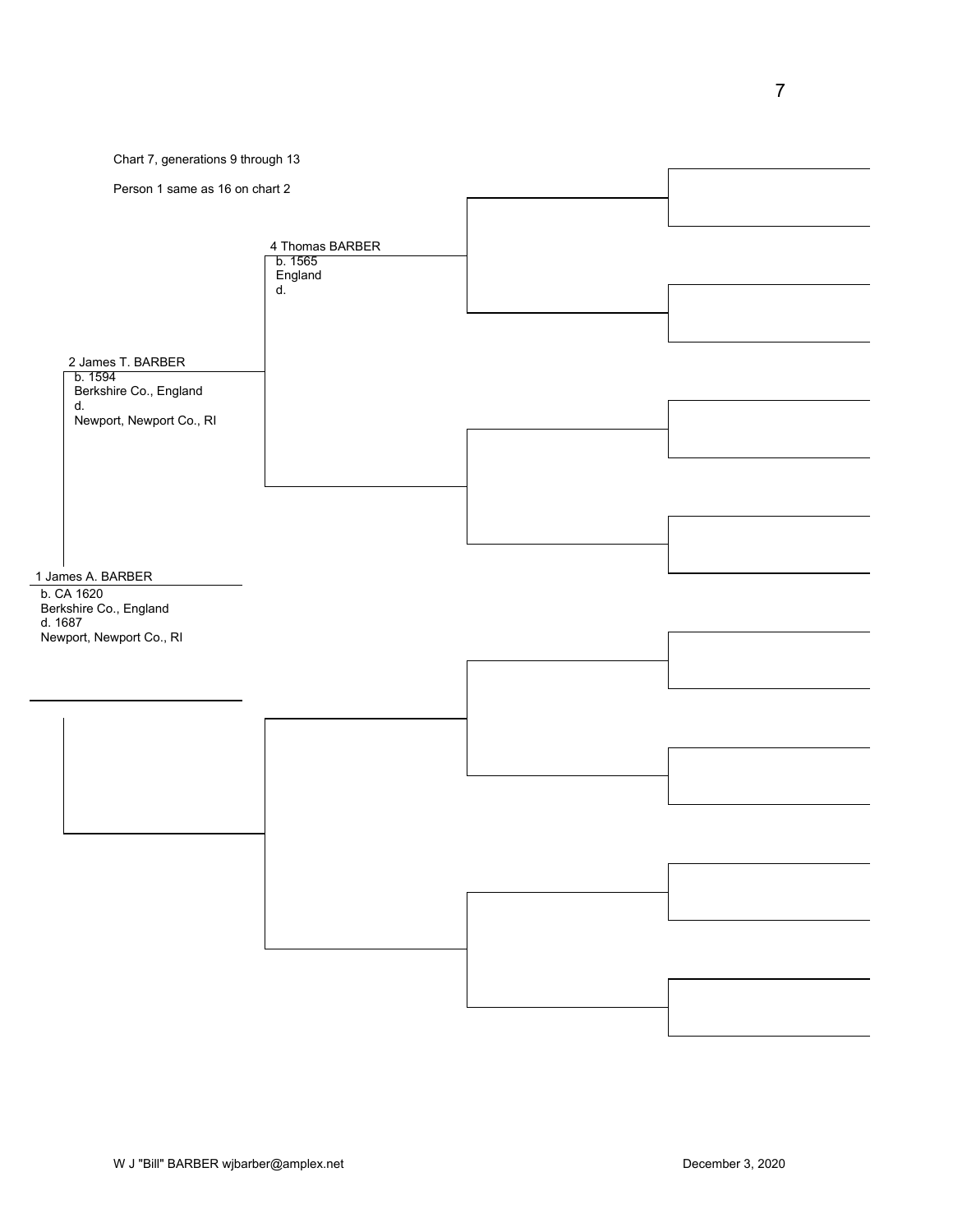

W J "Bill" BARBER wjbarber@amplex.net December 3, 2020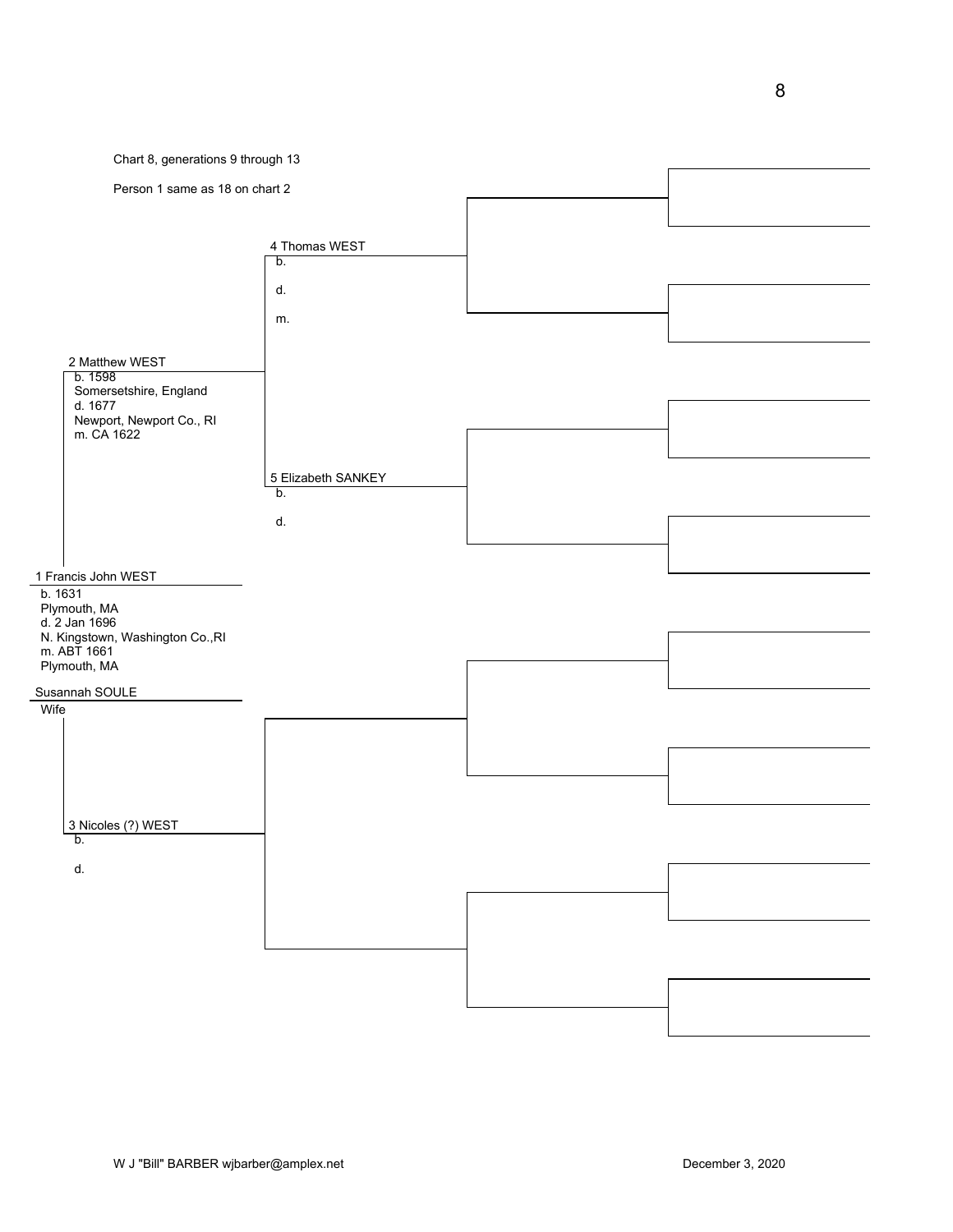Chart 9, generations 9 through 13

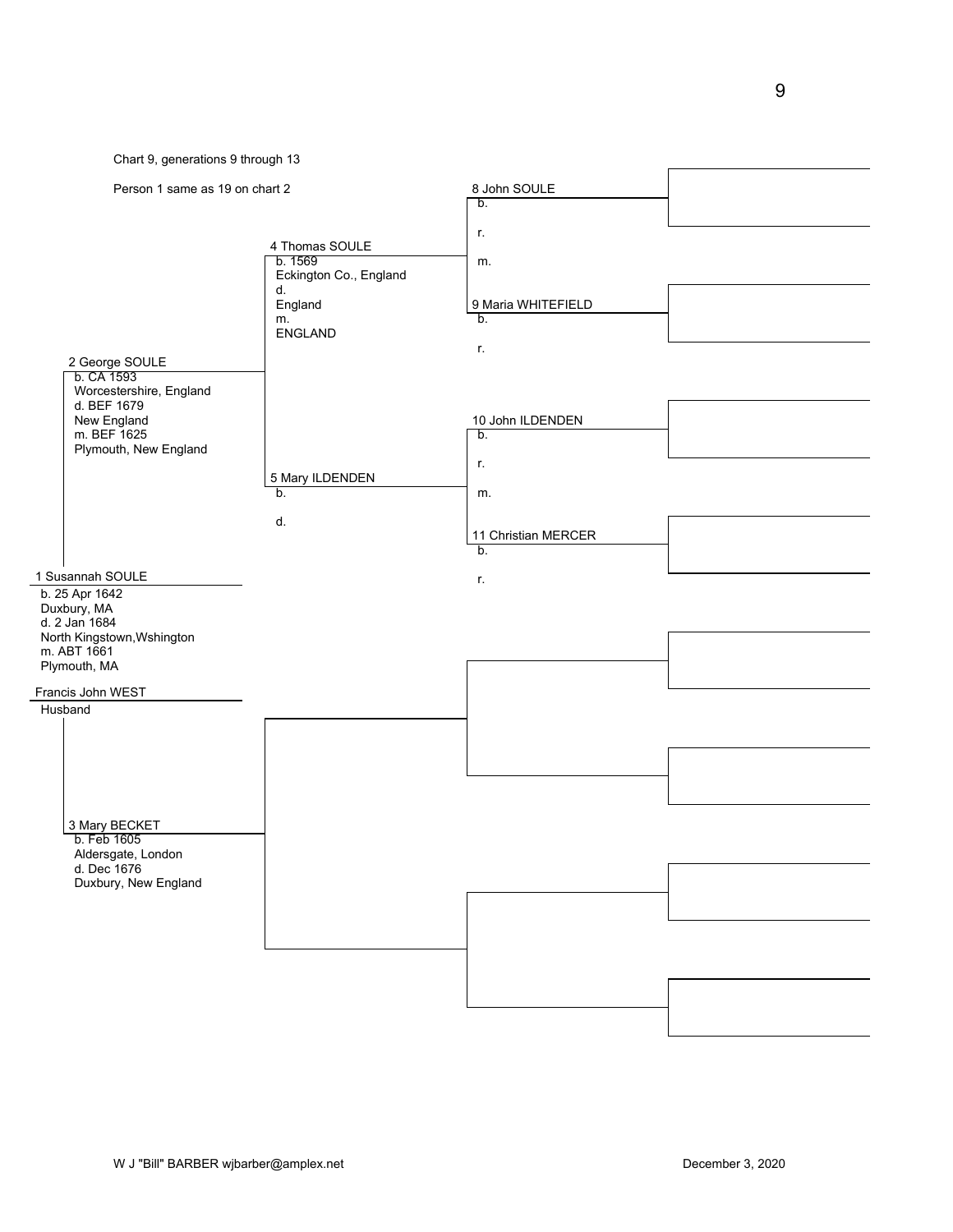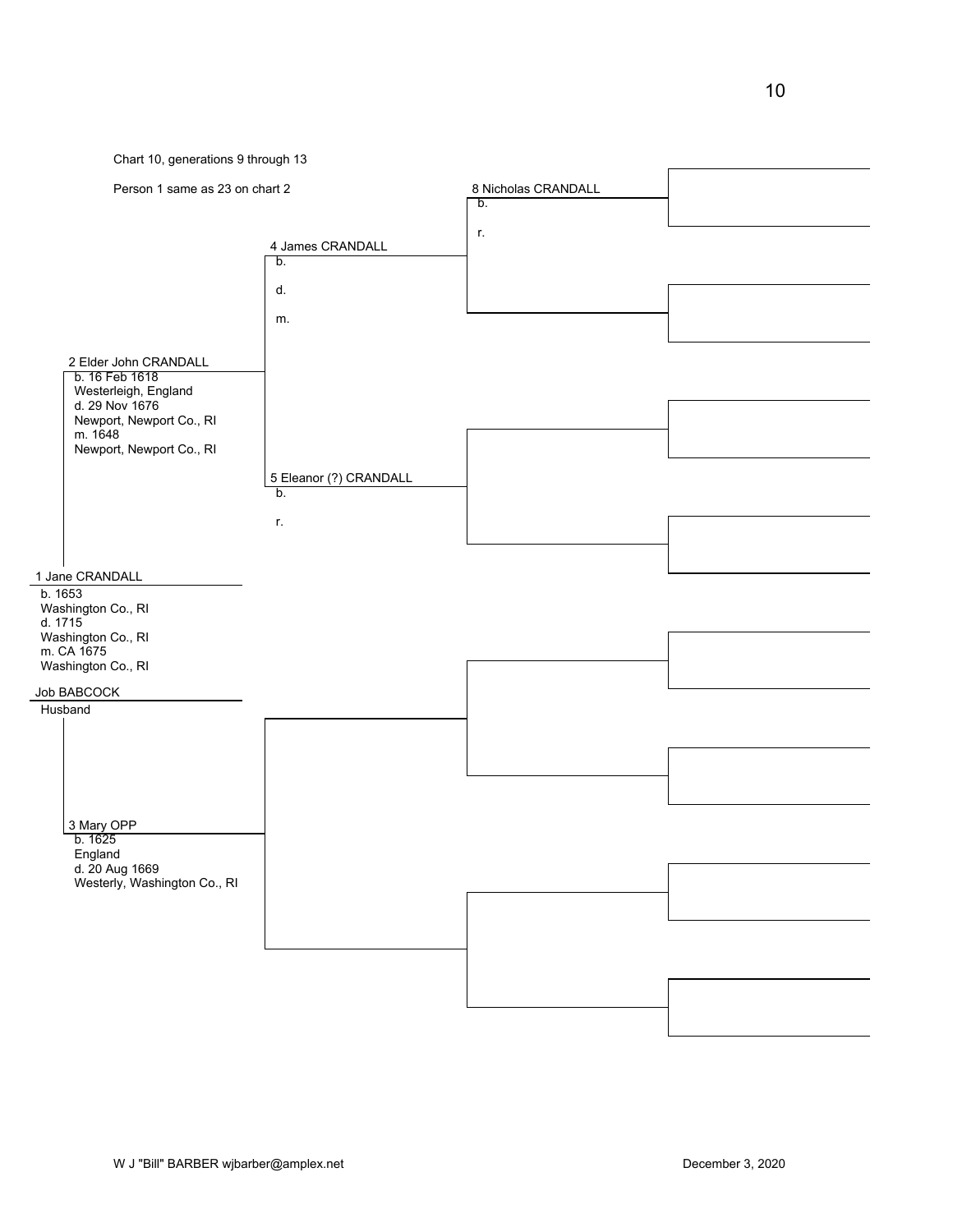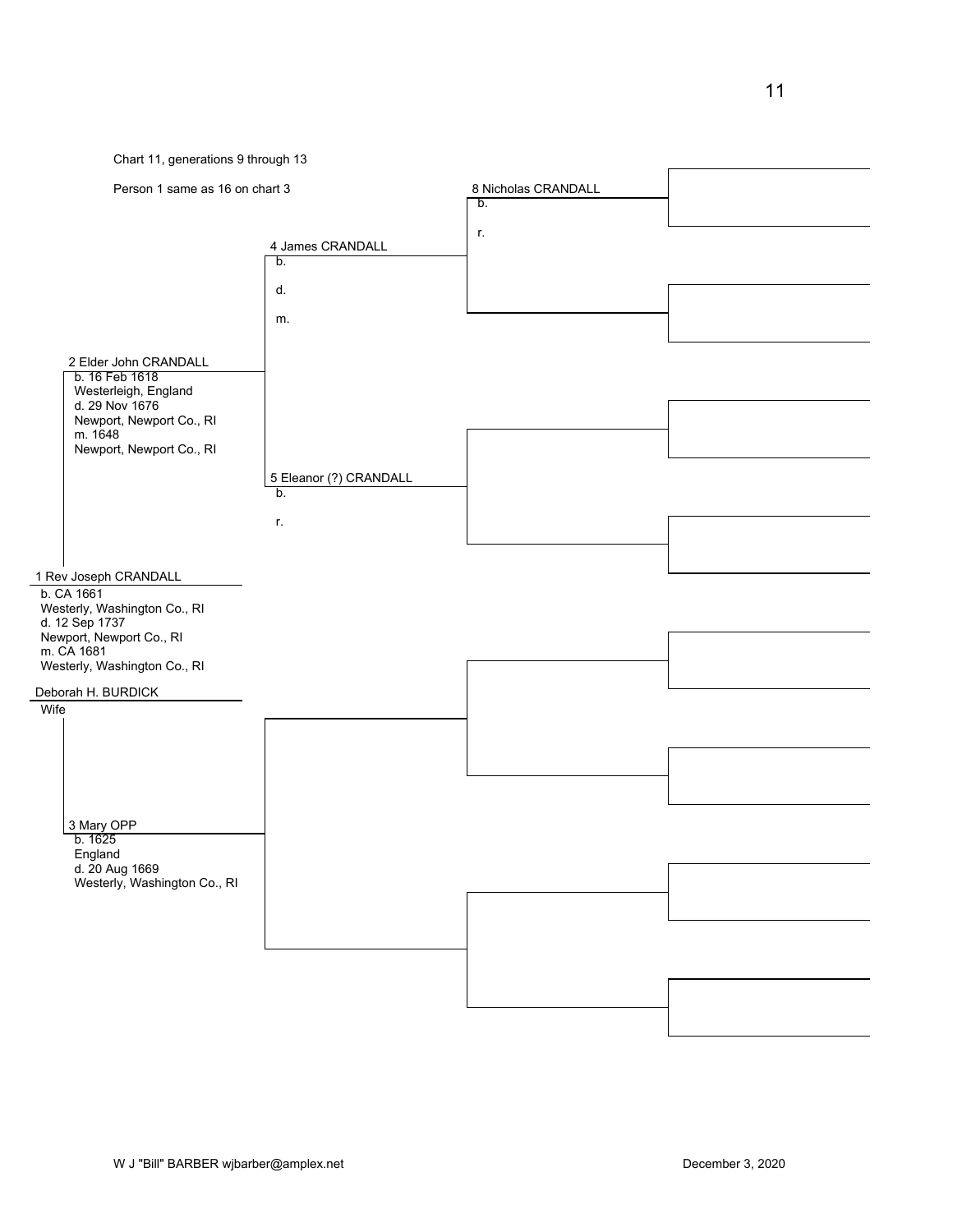

r.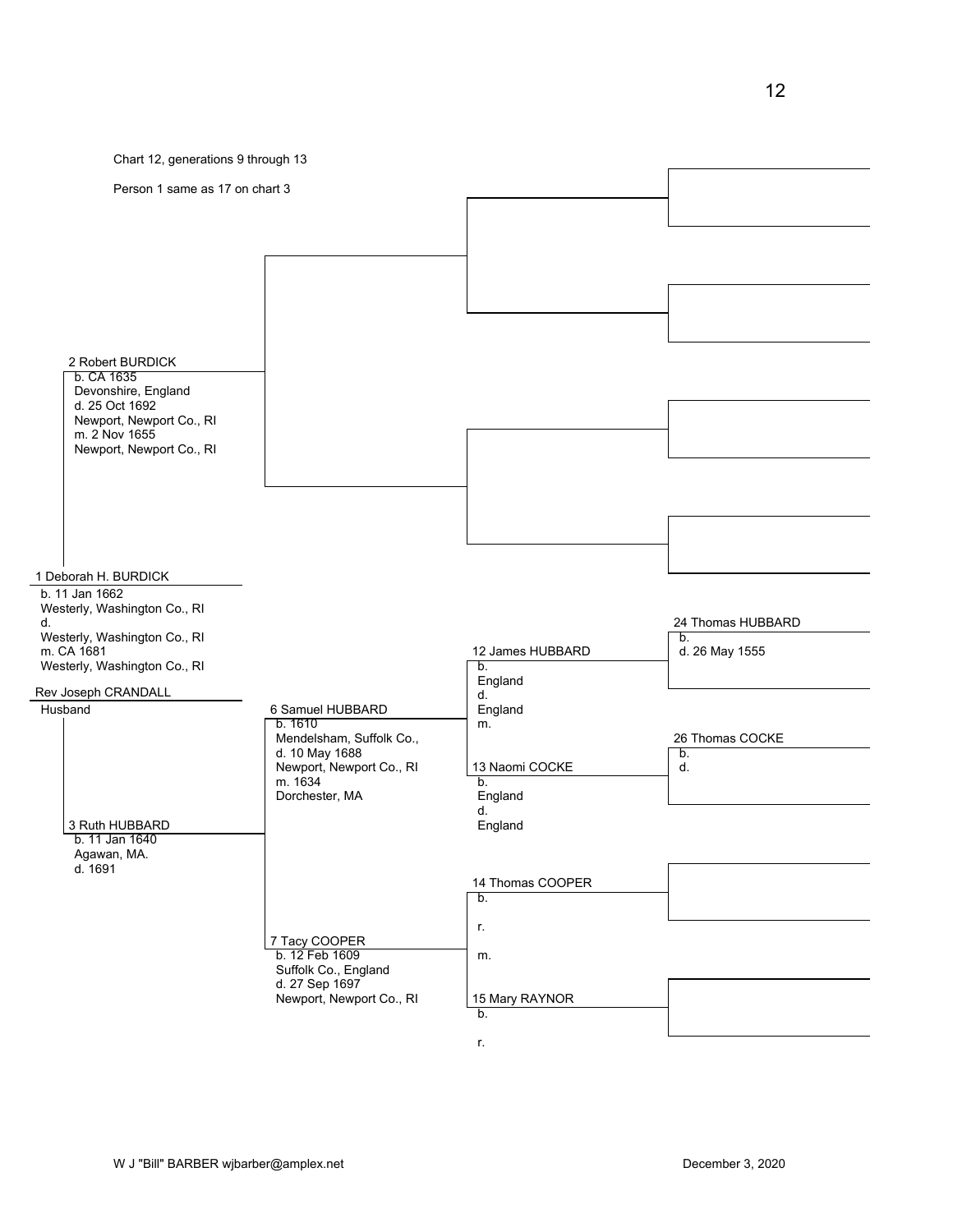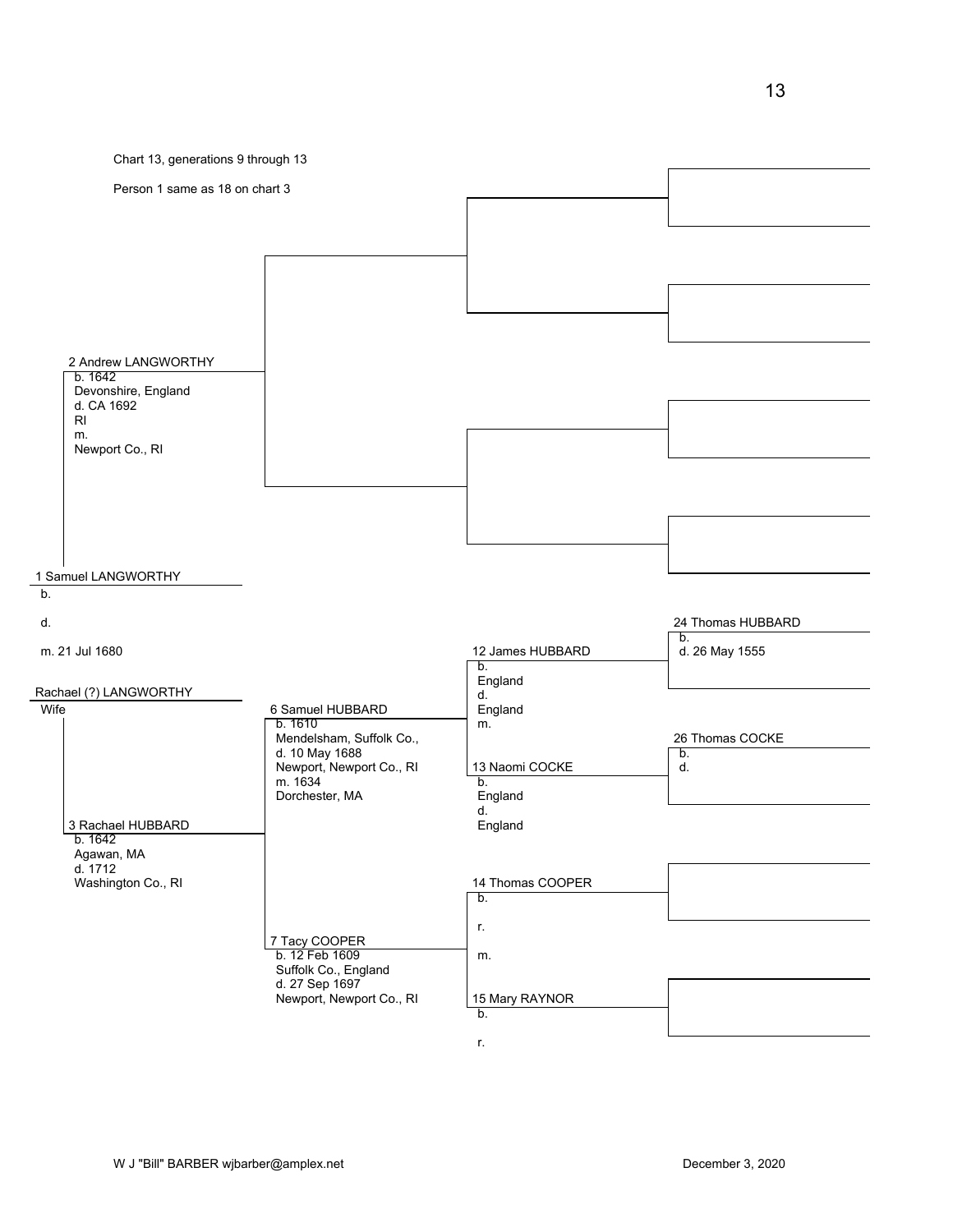